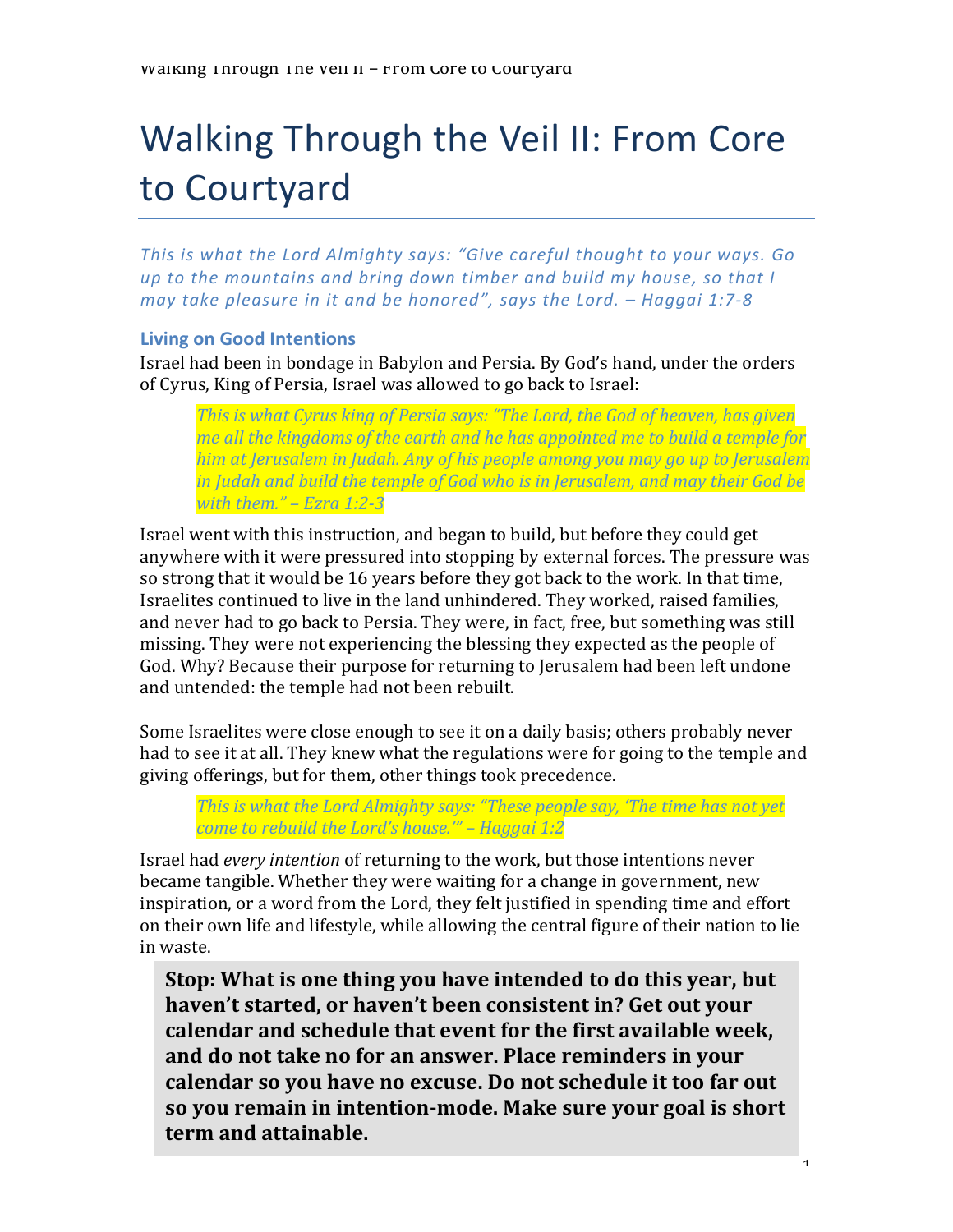# God's Focus: What is Important To Him

*Then the word of the Lord came through the prophet Haggai: "Is it a time for you yourselves to be living in your paneled houses, while this house remains a ruin?* Now this is what the Lord Almighty says: give careful thought to your *ways." Haggai 1:3-5*

God was not saying that their paneled houses or their lifestyle was a problem per se. Rather, he was saying that their focus was an issue: When they should have been focusing on the place of God in their lives, they 1) neglected the place of God, and 2) placed their time, attention and resources into other things. God wanted to bring Israel back to their purpose in him, not just for ministry, but also for relationship. He was not looking for them to give up their houses, but to *dedicate* time, priority and resources to the place he was to have in their lives. Jesus, in speaking to the Pharisees and teachers of the law had this to say:

*Woe to you, teachers of the Law and Pharisees, you hypocrites! You give a tenth* of your spices – mint, dill and cumin. But you have neglected the more *important matters of the law – justice, mercy and faithfulness. You should have practiced* the latter without **neglecting** the former. – Matthew 23:23

The religious leaders were so intent on external signs of righteousness that they would literally count out blades of dill or measure out grains of spice so people could see how dedicated they were to the tithe, all the while letting other areas of their lives go untended. Jesus told them that they needed to spend their time and effort, *practicing* the more important areas, while making sure the other areas were not neglected. It was all a matter of priority: First things needed to come first, and everything else would fall into place after that:

*But seek first his kingdom and his righteousness, and all these things will be given to you as well.* – Matthew 6:33

For God, this was of primary importance. So much so that he pushed other things aside for Israel to recognize where their focus was to be:

*You expected much, but see, it turned out to be little. What you brought home, I blew away.* Why? Declares the Lord Almighty. Because of my house, which *remains a ruin, while each of you is busy with your own house.* – *Haggai* 1:9

God was serious about his house, and wanted Israel to be serious about it as well. As we consider the place of God's house in our lives, we need to see God's definition of his house under Jesus:

*But Christ is faithful as the son over God's house.* And we are his house, if *indeed* we hold on to our courage and the hope in which we boast. – Hebrews *3:6*

We are God's house – his dwelling place, and he takes great care to ensure that his dwelling place is a place that will bring him pleasure, and one in which he can glory.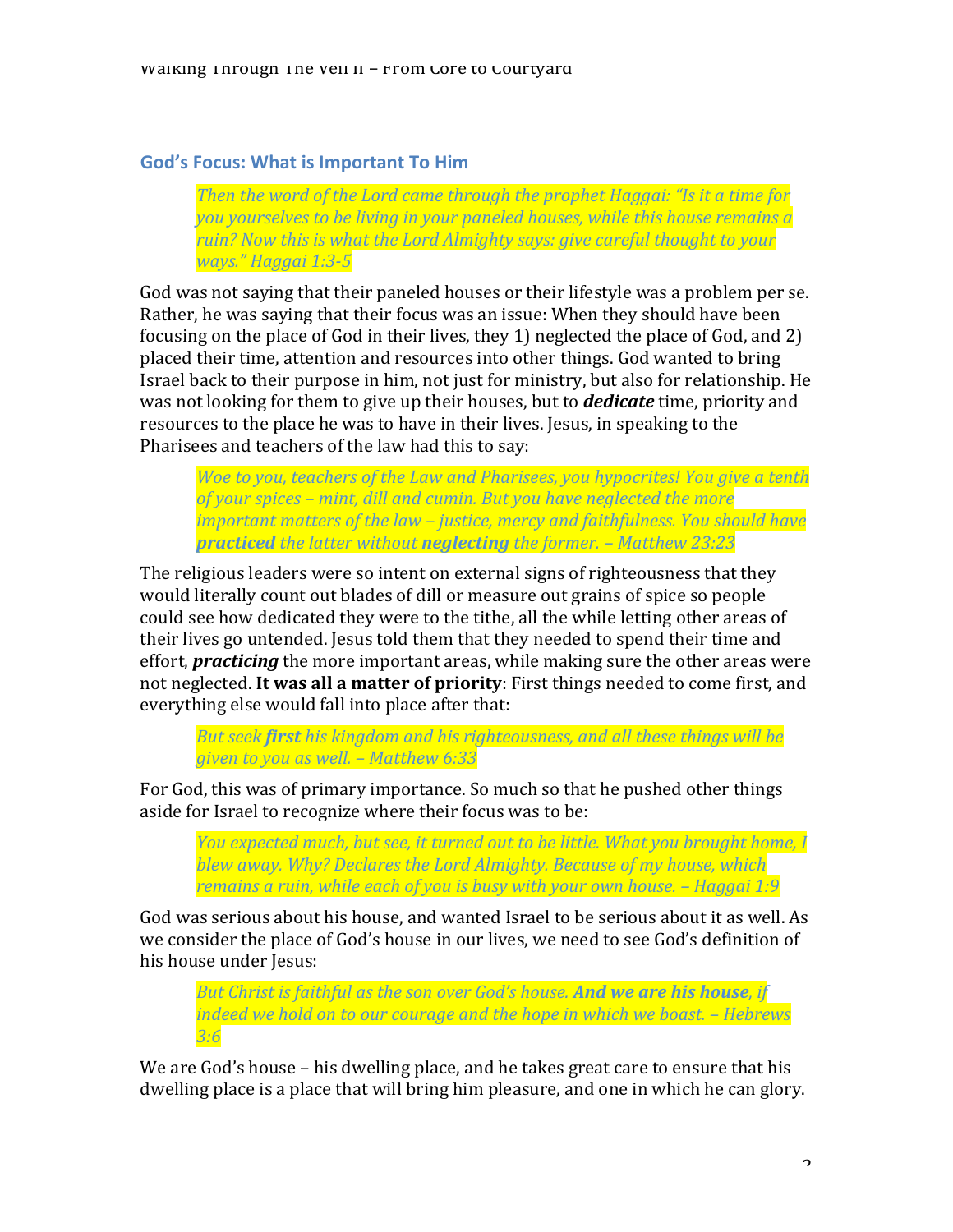**Stop:** Look at an area in which you do well. Why do you do well in **that area?** How detailed and dedicated are you to that area? Look at an area in which you are not doing well. While not neglecting the former, practice the area you need work in for a period of time to establish a new habit. Schedule this in your calendar with **reminders.**

Helpful tips on how to establish new habits: http://zenhabits.net/how-to-establish*new-habits-the-no-sweat-way/*

# **How God Builds a House**

Since we are God's house, we can see the construction of the temple as an example of the methods and priority God uses in building our lives – and that we should take in constructing our lives before God.

| <b>The Order</b>                                   |                            |
|----------------------------------------------------|----------------------------|
| <b>Element</b>                                     | <b>Scripture Reference</b> |
| Ark of the Covenant / Mercy Seat                   | Exodus 25:10-22            |
| <b>Table with Bread of Presence</b>                | Exodus 25:23-30            |
| Lampstand / Lamps                                  | Exodus 25:31-40            |
| <b>Tabernacle</b>                                  | Exodus 26:1-30             |
| Veil (separating most holy from holy)              | Exodus 26:31-35            |
| <b>Tent Entrance (separating holy from common)</b> | Exodus 26:36-37            |
| <b>Altar</b>                                       | Exodus 27:1-8              |
| Courtyard                                          | Exodus 27:9-18             |

Notice that God started from the inside and worked his way out:

*Make a tree good and its fruit will be good, or make a tree bad and its fruit will be bad, for a tree is recognized by its fruit.* – Matthew 12:33

Instead of focusing on fixing the externals, God wanted to work on the core first. **Everything else was dependent upon the core being established.** The courtyard and altar would have no meaning if there was no mercy seat for the blood of redemption to be sprinkled upon. Stars operate under a delicate balance of fusion at the core that pushes energy out, and gravity surrounding the star that pushes energy in. If the core "runs out of fuel", it stops pushing energy out, and as a result the star begins to implode. Israel was in the process of implosion before God, which is why he was so drastic in his measures to get them back to the core  $-$  to building from the inside out.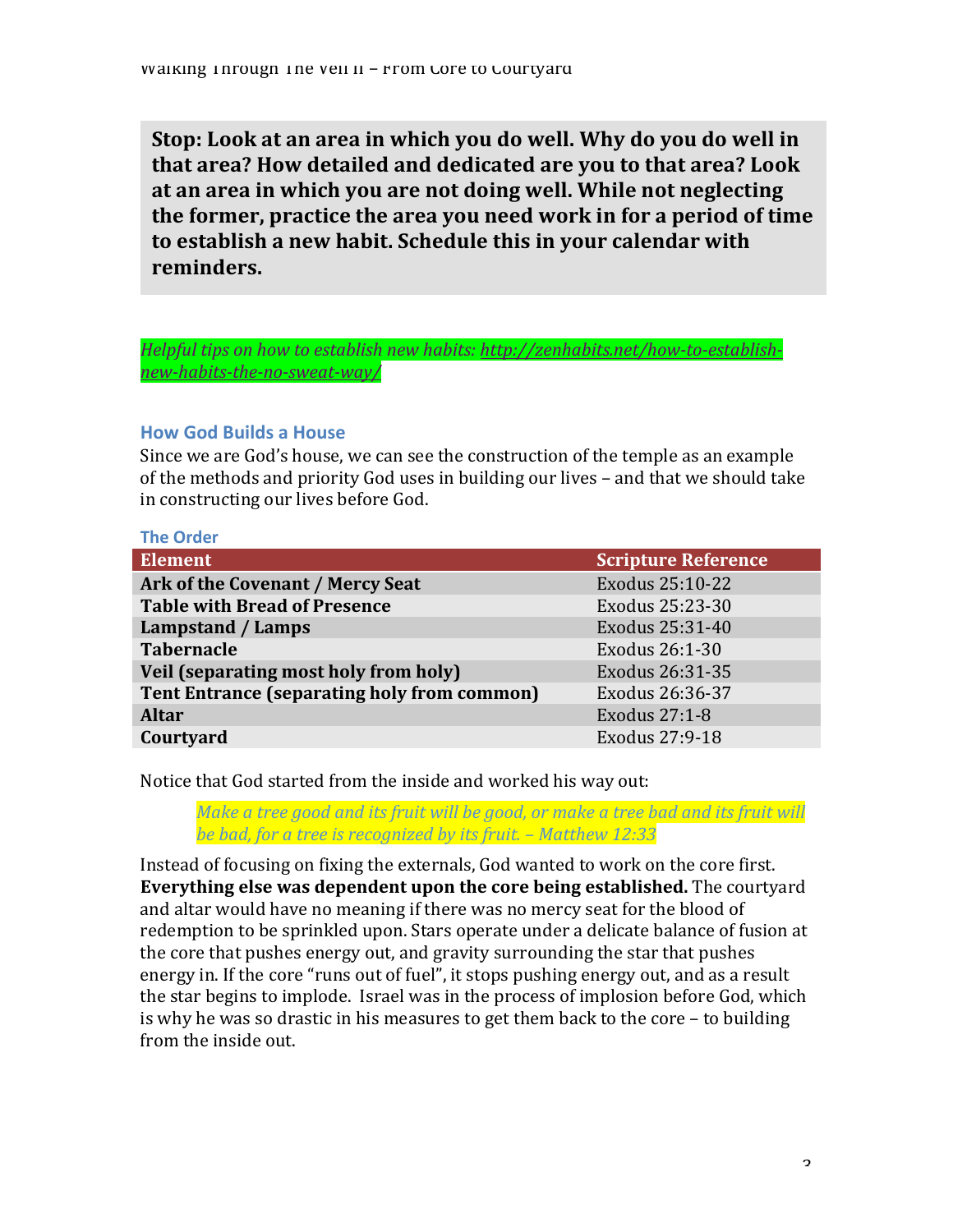## **The Structure**

Do not let your hearts be troubled. Trust in God; trust also in me. In my Father's *house are many rooms; if it were not so, I would have told you. I am going there* to prepare a place for you. And if I go and prepare a place for you, I will come *back and take you to be with me that you also may be where I am.* – *John 14:1-3* 

### God's structure in building is:



He established the building first (Exodus  $25:1 - 27:18$ . Then he put people (the priests) into that building (Exodus  $28:1 - 29:30$ ). Then he established the practices (ministry) for the people (Exodus  $29:31 - 30:37$ ). Note, that, first, the place has to be established before those serving or taking part can inhabit it. So it is with  $us - God$ wants to **establish us** before he establishes other's place in our lives. In addition, the "practice" or what we would refer to as "ministry" could not take the place of or precede the establishment of the building.

Stop: Take note of how much time you spend in "service" to the Lord, vs. how much time you spend "building His dwelling place " **(aka, You). What comes first? In the areas where external things,** or service comes first, purposely reverse it for one week.

#### **What God Emphasizes**

Moses spent time with God on the mountain  $-$  40 days to be exact. In that time, God showed him the pattern of the heavenly tabernacle. When he came down from the mountain, not only did he have a vision of what to build, God continued to give him explicit instruction on how to build it, to ensure that it was to God's exact specification. God didn't stop there though – He repeated one thing to Moses, so that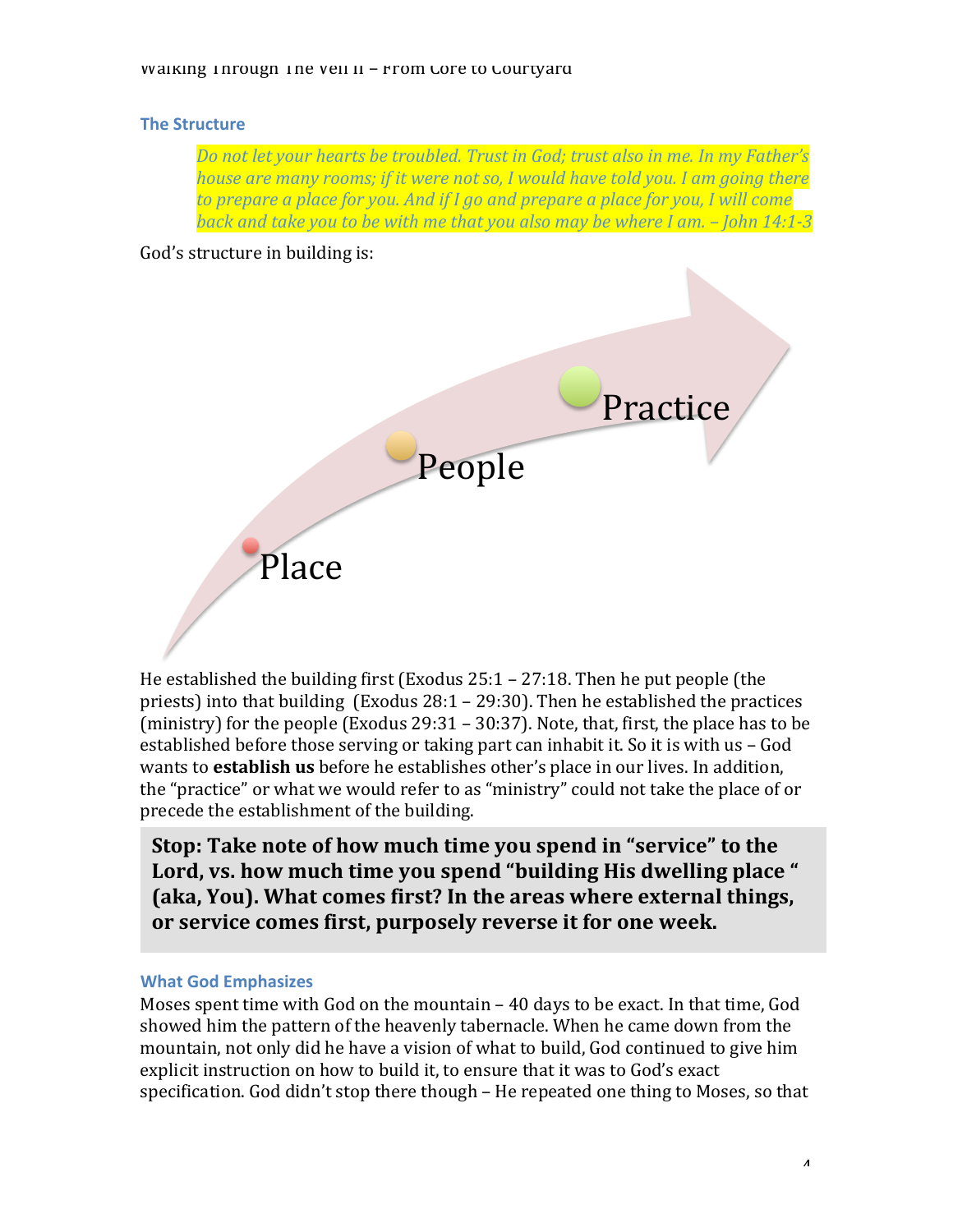Moses would not forget his direction: *make this according to the pattern you saw in the mount*. As God was giving Moses instructions over the various parts of the tabernacle, he threw in the reminder:

- Exodus  $25:9$  Make this tabernacle and all its furnishing exactly like the pattern I will show you.
- Exodus  $25:40$  See that you make them according to the pattern shown you on the mountain.
- Exodus  $26:30$  Set up the tabernacle according to the plan shown you on the mountain.
- Exodus  $27:8$  Make the altar hollow, out of boards. It is to be made just as you were shown on the mountain.

God did not want Moses to just be "inspired to build" and then go off on his own to build what he thought would be acceptable to God. God wanted Moses to stay in tune with him, building a dwelling place that **God could take pleasure in**, so he had to keep him reminded of his instruction.

*We must pay more careful attention, therefore, to what we have heard, so that we do not drift away. – Hebrews 2:1*

**Stop: Take one word/direction you have received from the Lord. Repeat it to yourself daily for one week as a reminder of what you are to do. Place it as a reminder in your calendar so that you** see it and repeat it daily. What is the result after one week? How solid is that word in your mind and heart?

*Other* ways to solidify his word: get flashcards and carry one with you every day. *Schedule time to look at it, repeat it, pray over it and practice it. Do this until you are ready for the next one. Also look in your App Store for memorization apps. Finally, journal things you have received, and routinely go back to review those words/instructions.*

# **God's Motivation**

There were two elements that were critical to the structure of God's tabernacle: The veil and the curtain to the tent. They were important because they separated the different sections of the tabernacle into 3:

- The Holy of Holies, or The Most Holy Place
- The Holy Place
- The Outer Court (Courtyard)

These sections relate to God's motivation for us, and what our motivation should be in all things, as seen in the 2 greatest commandments: